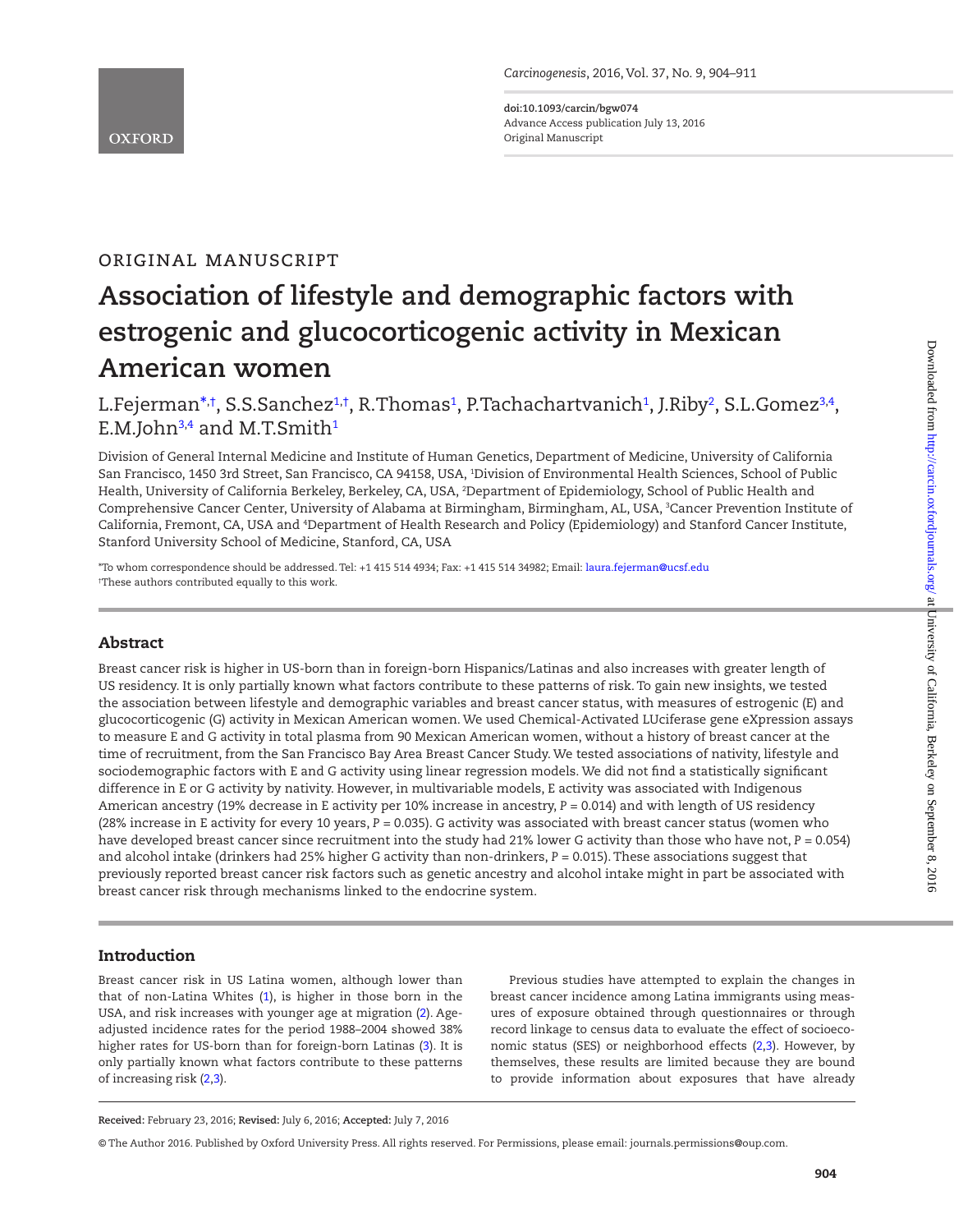| Abbreviations |                         |
|---------------|-------------------------|
| BMI           | body mass index         |
| E.            | estrogenic              |
| ER            | estrogen receptor       |
| <b>FBS</b>    | fetal bovine serum      |
| G             | glucocorticogenic       |
| <b>GR</b>     | glucocorticoid receptor |
| HТ            | hormone therapy         |
| IQR           | interquartile range     |
| OC.           | oral contraceptive      |
| RLU           | relative light unit     |
| <b>SES</b>    | socioeconomic status    |

been associated with breast cancer risk, or because they do not tell us much about the possible precursors and the biological effects underlying the associations. Furthermore, it is known that individuals with similar reported exposures are not equally susceptible to disease, due to inter-individual variation in the metabolism of endogenous and exogenous compounds ([4,](#page-6-3)[5](#page-6-4)).

Conducting analysis of endocrine disruptors by measuring elevated or reduced hormone activity in plasma is a novel way to understand the differences in breast cancer risk between Latina women born in the USA compared with foreign-born Latinas. Enzyme activation by exposure to hormone receptor binding compounds can lead to increased hormone catabolism and compromise hormone signaling ([6\)](#page-6-5). Breast cancer risk has been directly linked to hormone receptor disruptors in animal models [\(7](#page-6-6)[,8](#page-6-7)) and in occupational exposure studies ([9](#page-6-8)[,10](#page-6-9)). There is also evidence linking endocrine disruptors to breast cancer risk through regulation of microRNAs' expression [\(11\)](#page-6-10), as well as through their involvement in the formation of reactive electrophiles such as reactive oxygen species and subsequent DNA adduct formation [\(12](#page-6-11)).

Cell-based reporter bioassays have been commonly used to identify estrogenic (E) compounds present in the environment [\(13–16\)](#page-6-12), but few studies have used them to test the association between overall E activity in human blood and breast cancer risk [\(17–19](#page-6-13)), as was originally proposed by Brouwers *et al*. ([20\)](#page-7-0). An analysis conducted in samples collected prospectively from the Singapore Chinese Health Study tested the associations between levels of estrogens and estrogen receptor (ER)-mediated bioactivity and breast cancer risk among postmenopausal women and found results suggesting that factors other than estrone and estradiol may activate ER-mediated signaling pathways to increase breast cancer risk ([19](#page-6-14)). There is extensive evidence for the role of estrogens in breast cancer risk and prognosis. Selective estrogen receptor modulators, such as tamoxifen and raloxifene, as well as aromatase inhibitors, are cornerstones of breast cancer treatment and have been shown in randomized trials to prevent breast cancer, particularly ER-positive disease [\(21–24\)](#page-7-1). Epidemiologic studies have documented about a 2-fold higher risk of breast cancer in postmenopausal women in the top versus bottom 20–25% of plasma estradiol, estrone or estrone sulfate levels [\(25](#page-7-2)[,26\)](#page-7-3). Estrogens affect breast tissue largely through binding ER, which in turn leads to expression of ER target genes [\(27\)](#page-7-4). However, multiple other compounds can also bind ER and either activate or suppress downstream signaling, including metals (e.g. cadmium), chemicals for industrial or household use (e.g. bisphenol A, parabens and phthalates), natural food components (e.g. isoflavones) and endogenous compounds (e.g. 27-hydroxycholesterol and estrogen metabolites) [\(27–32\)](#page-7-4).

Exposure to endogenous and exogenous glucocorticoid receptor (GR) modulators is also likely to contribute to breast cancer development. Glucocorticoids are adrenocortical steroid hormones involved in several physiological and cellular processes, including cell differentiation, metabolism and programmed cell death by interacting with the GR ([33](#page-7-5)). Reduced expression of the GR gene was observed in a panel of human liver, lung, prostate, colon and breast cancers and found to play an important role in promoting accurate chromosome segregation during mitosis, which highlights its role as a tumor suppressor [\(34\)](#page-7-6). In addition, GR expression in breast cancer tissue has been associated with smaller tumor size and lower grade [\(35\)](#page-7-7). In addition, glucocorticogenic (G) activity might reflect cortisol levels, which, given their link to stress [\(36](#page-7-8)), could be particularly relevant to this population of immigrant women.

In the present study, we used cell-based assays [\(37](#page-7-9)[,38\)](#page-7-10) to measure overall E and G activity in plasma of 90 Mexican American women who participated as controls in the San Francisco Bay Area Breast Cancer Study (SFBCS), a populationbased case–control study of women aged 35–79 years. The specific goal of our study was to test if nativity (ref. US-born) and other breast cancer risk factors were associated with E and G activity in total plasma.

# Materials and methods

#### **Study samples**

The San Francisco Bay Area Breast Cancer Study (SFBCS), described elsewhere ([2](#page-6-1)[,39](#page-7-11)), is a multiethnic population-based case–control study of breast cancer initiated in 1995, and with biospecimen collection added for cases diagnosed between 1 April 1997 and 30 April 2002 and matching controls. Briefly, participating women aged 35–79 years resided in the San Francisco Bay Area when diagnosed with a first primary histologically confirmed invasive breast cancer between April 1995 and April 2002. Controls identified by random-digit dialing were frequency matched to cases based on race/ethnicity and the expected 5 year age distribution of cases. Trained interviewers administered a structured questionnaire in English or Spanish at a home visit and took anthropometric measurements. Trained phlebotomists collected a fasting blood sample. Since for some women, the blood was collected a few years after recruitment into the study, a phlebotomy questionnaire was administered at the time of blood draw to update some key variables.

For the present study, 90 women were selected from the set of 603 Latina controls with stored plasma if they had developed breast cancer since the time of blood collection or if they remained free of breast cancer and were of Mexican origin. Through linkage with the California Cancer Registry in 2013, 15 Latina women were identified who developed breast cancer after blood collection. The remaining 75 women were randomly selected within subsets according to age at migration to the USA if foreign-born (balancing the number of younger and older age at migration) and menopausal status (balancing the number of premenopausal and postmenopausal women within each demographic category). The final sample included 60 foreignborn women (8 cases and 52 controls) and 30 US-born women (7 cases and 23 controls) ([Supplementary Figure S1\)](http://carcin.oxfordjournals.org/lookup/suppl/doi:10.1093/carcin/bgw074/-/DC1). Overall, 33 women were premenopausal and 57 were postmenopausal. Since we included all Latina women who developed breast cancer after blood collection, some of them were not of Mexican origin. Of the 15 cases, one was from Colombia, one from Puerto Rico and two from Nicaragua. Given that 97% of the women included in the present analysis were of Mexican origin, we refer to them generally as Mexican American throughout the manuscript, despite the fact that three women had different national origins.

#### **Measures**

The questionnaire for the main study obtained data on demographic background (education in years, country of birth, and age at migration if not US born) and known or suspected breast cancer risk factors. For the present analysis, we selected specific risk factors that we hypothesized could be associated with E or G activity at the time of blood draw, such as use of menopausal hormone therapy (HT), alcohol intake, body mass index (BMI)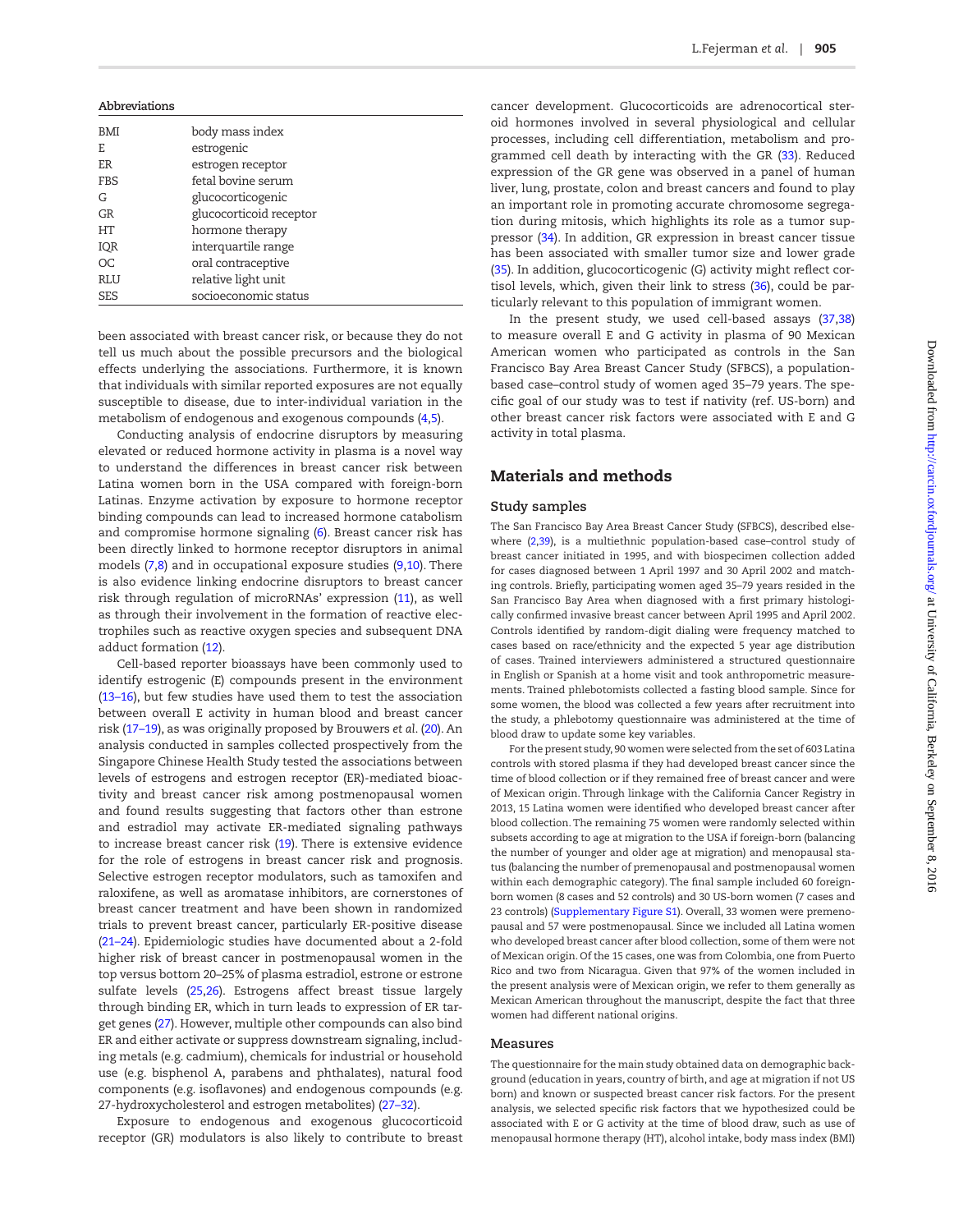or socioeconomic and sociocultural background. The phlebotomy questionnaire collected information on use of oral contraceptives (OCs), menopausal HT and alcohol (beer, wine, hard liquor) during the 6 months prior to the blood draw. OC and HT use at the time of blood draw was categorized as current, former, and never. For alcohol intake, grams per day were calculated. BMI was obtained by dividing measured weight (kg) by measured height (m) squared. Neighborhood level SES was estimated using a composite index including income, education, poverty, unemployment, occupation and housing and rental values, based on 2000 Census blockgroup data ([40](#page-7-12)[,41](#page-7-13)). Individual proportion of Indigenous American genetic ancestry was available for 86 of the 90 samples and was included in the analyses as a proxy for unmeasured sociocultural and/or biological differences. Details about the procedure for ancestry estimation have been previously reported [\(42\)](#page-7-14). Briefly, we estimated global individual ancestry as the average locus-specific ancestry across 59211 loci for each individual. Locus-specific ancestry estimates obtained with the HAPMIX software ([43](#page-7-15)) were available from a previous genome-wide genotyping effort described elsewhere ([42](#page-7-14)) and were estimated based on a three-way admixture model (African, European and Indigenous American components).

#### **Luciferase assay overview**

Chemically Activated LUciferase gene eXpression, or CALUX, bioassays are highly sensitive and reliable high throughput screenings used to measure biologically relevant exposures in various media including sediment [\(13](#page-6-12)), house dust ([14\)](#page-6-15), drinking water [\(15](#page-6-16)[,16\)](#page-6-17) and human blood [\(19](#page-6-14)[,20\)](#page-7-0). CALUX assays are used to identify receptor-mediated signaling pathways of gene expression by specific compounds such as estrogens and androgens [\(44](#page-7-16)[,45\)](#page-7-17). We relied on these bioassays to agnostically measure ER and GR agonist and antagonist activity profiles. Two breast cancer cell lines, T47D-Kbluc and MDA-Kb2, were stably transfected with a luciferase promoter gene construct to detect total E and G activity, respectively, for endogenous and exogenous compounds in human plasma. The process is initiated when compounds found in the plasma enter the cell and bind to the hormone receptor in the cytoplasm. If the compound that is bound to the receptor is an agonist, the agonist will cause the ligand bound receptor to translocate to the nucleus. The DNA binding domain of the receptor will then bind to its respective responsive element and transcription of the luciferase gene will take place. Upon cell lysis and substrate addition, promoter activity is measured by the amount of emitted light, referred to as relative light units (RLUs). Higher RLUs usually indicate agonists are binding the receptor and producing more luciferase protein. A decrease in RLUs can result if agonists are scarce or when an antagonist binds to the receptor and blocks nuclear translocation or inhibits transactivation, which leads to less production of the luciferase protein.

#### **Cell culture and treatments for the ER bioassay**

The methods used were similar to those previously described by Wilson *et al*. [\(46](#page-7-18)). The transfected breast cancer cell line T47-Kbluc was used to measure total endogenous and exogenous estrogens, such as 17-beta estradiol (E2), ethynyl estradiol and diethylstilbestrol in human plasma for both premenopausal and postmenopausal women in our study. Cells were cultured in phenol red Dulbecco's Modified Eagle Medium (DMEM) with 10% fetal bovine serum (FBS) until 1 week prior to plasma addition. Phenol red media can act as a weak estrogen [\(30](#page-7-19)) and interfere with the bioassay. In order to remove all external sources of estrogen mimics, cells were treated with 'stripped' phenol red free DMEM supplemented with 10% charcoal–dextran stripped FBS for 1 week. After 1 week in stripped medium, cells were seeded at a density of 27000 cells per well and 200 µl final volume in white, 96-well microtiter plates (Thermo Scientific, Waltham, MA) and incubated at 37°C for 24 hours. The 8 µl of plasma used per sample was diluted in phenol red free medium and then added in quadruplicate directly onto the cells. This step was followed by a final incubation period of 24 hours at 37°C before cell lysis with 5× passive lysis buffer (Promega, Madison, WI). Luciferase gene expression was measured using a microplate luminometer (Berthold Technologies, Centro XS3 LB 960 Instrument). Reporter activity was measured per well by the fluorescence emitted from the chemiluminescent reaction when the enzyme is activated by the substrate. Readings for each well were expressed in RLUs. RLUs from quadruplicate wells were averaged to get one measure per individual. The intra-assay and inter-assay coefficients of variation (CVs) of this assay are 7–23%. The minimum detection limit for E2 is 1.0 pM.

#### **Cell culture and treatments for the GR bioassay**

Similar to the ER bioassay, the GR bioassay also used methods previously described by Wilson *et al*. [\(47](#page-7-20)). However, the transfected breast cancer cell line MDA-Kb2 expresses two receptors. This cell line was used to measure androgens such as testosterone and dihydrotestosterone present in human plasma for premenopausal and postmenopausal women in our study. Because the androgen receptor and the GR have homologous DNA binding domains and act on the mouse mammary tumor virus promoter, this cell line also has the ability to measure glucocorticoids such as corticosterone and aldosterone using the GR. To distinguish between A and G activities, the use of a potent androgen receptor inhibitor, hydroxyflutamide (OHF), was needed. Cells were cultured in Leibovitz's-15 (L-15) medium with 10% FBS until 1 week before plasma addition. External sources of androgens and glucocorticoids were removed by treating the cells for 1 week with 'stripped' medium composed of L-15 medium and 10% charcoal–dextran serum. The cells were seeded at 27°000 cells per well at 200 µl final volume in white, 96-well plates and incubated at 37°C for 24 hours. The 165 µl of plasma used per female sample was diluted in stripped medium and then added in quadruplicate directly onto cells, both in the presence and absence of 0.5 µM OHF. After 24 hours of incubation at 37°C, the cells were lysed and the microplate was read using the luminometer to obtain RLU readings. To get G activity measurements, RLUs from quadruplicate wells in the presence of OHF were averaged to get one measure per individual. The intra-assay and inter-assay CVs of this assay are 5–10%. The minimum detection limit for cortisol is 4.4nM.

#### **Statistical analysis**

Differences in means and proportions for all analyzed variables between US-born and foreign-born Mexican American women were assessed using two-sided *t*-tests and Fisher's exact tests, respectively. E and G activity measures were ln-transformed in order to approximate the normal distribution. We used linear regression models with the receptor activity as the outcome and demographic and lifestyle factors as predictors. We also included a batch or plate variable to account for experimental variation. To facilitate interpretation of regression results, we calculated the percent change in RLUs per unit change of predictor variables using the formula  $[e^{\beta}-1]$  \* 100. Analyses were conducted in R [\(48](#page-7-21)) or STATA ([49](#page-7-22)).

The multivariable regression models included E or G activity (continuous, ln-transformed RLUs) as the outcome and height (continuous, in meters; m), BMI (continuous and ln-transformed, in kg/m2 ), proportion of Indigenous American ancestry (continuous, 10% ancestry unit), level of education (less than high school versus high school or more), neighborhood SES (continuous score, based on first component of principal components analysis), age at blood draw (continuous, 10 years unit), alcohol intake at first interview (yes, no), nativity (US-born, foreign-born) and menopausal status (premenopausal, postmenopausal) as predictors. We also conducted two additional analyses, one stratifying by menopausal status, which included use of HT (never, former or current), and the other by nativity, in which we were able to assess the association between E or G activity and years of residence in the USA (continuous, 10 years unit). Models included all predictors (based on the *a priori* hypothesis that they could all influence E and G activity). We did not include use of OCs because only one woman in the study was taking them at the time of blood draw and was therefore excluded from the analysis. African genetic ancestry is relatively low in women of Mexican origin and, therefore, estimates obtained are less reliable than for the major components (Indigenous American and European). As a result, the present analyses only included Indigenous American ancestry (which is the complement of the European ancestry and therefore collinear). Seventeen women had discordant alcohol intake answers during the calendar year prior to selection into the parent study versus during the 6 months prior to the blood draw. All 17 reported to drink some alcohol in the first interview (ranging from half a drink per week to approximately two drinks a day) and no alcohol at blood draw. The E activity analysis included education level, but not SES as predictor, and the G activity analysis included SES but not education level. Since SES and education were highly correlated, for each model we kept the variable that had the largest effect on the adjusted *R*<sup>2</sup> . The multivariable regression analyses excluded individuals with missing data on genetic ancestry (one case from Puerto Rico and three Mexican American cases) and education (three controls), a breastfeeding woman and a woman currently using OCs. The final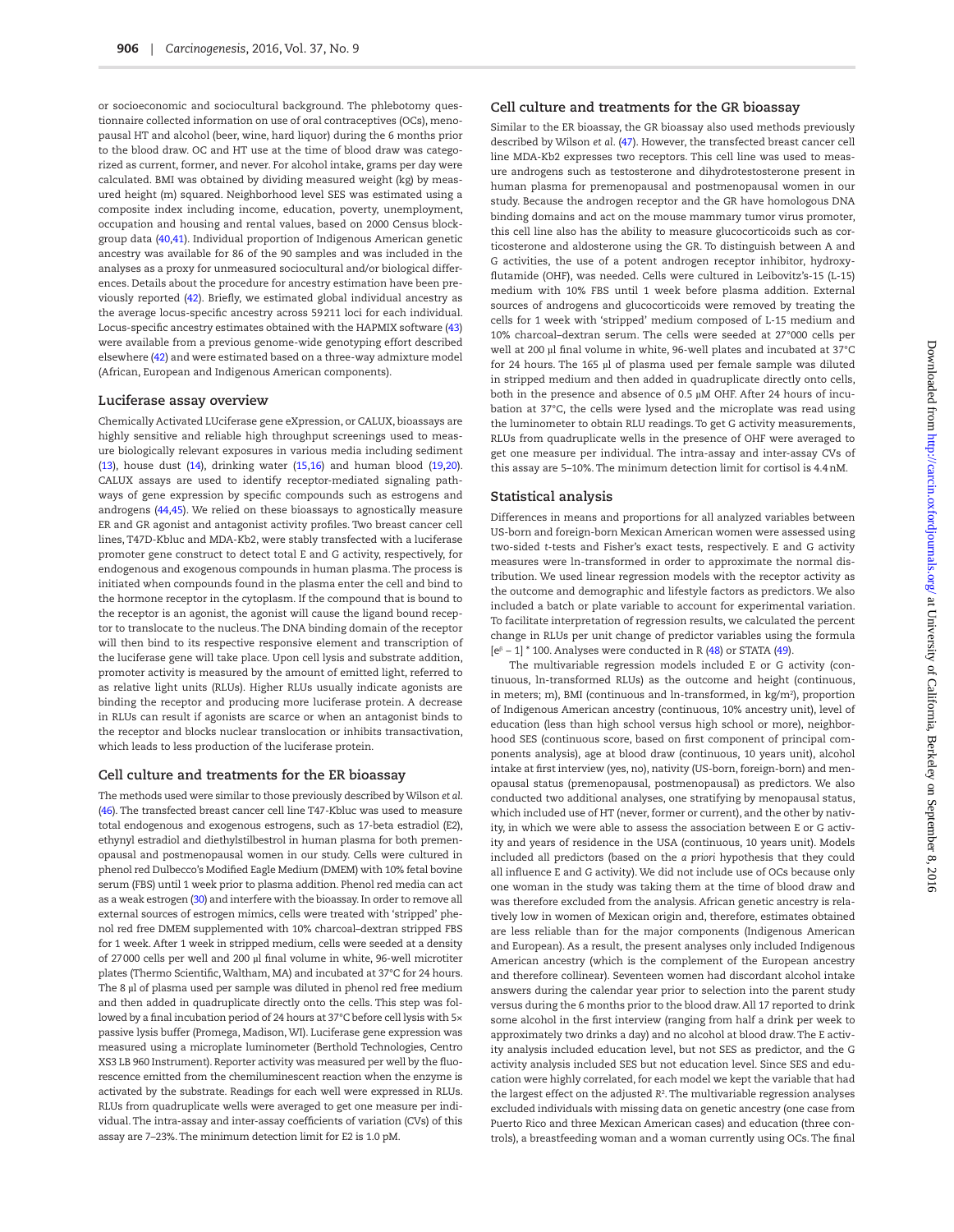sample set included 11 breast cancer cases and 70 controls for E activity and 9 cases and 50 controls for G activity.

#### **Ethical statement**

All participants provided written informed consent and the study was approved by the Institutional Review Boards at the University of California San Francisco and the Cancer Prevention Institute of California.

# Results

In the present study, we tested if first-generation Mexican immigrants had different E and/or G activity in plasma, as measured using a CALUX cell-based assay, compared with US-born women of Mexican origin, and if those levels were associated with other known breast cancer risk factors. Median E activity of transfected cells after addition of plasma was 2925 RLUs [interquartile range (IQR): 8226], and G was 178232 RLUs (IQR: 72207). [Table 1](#page-3-0) describes the levels of all considered variables by place of birth (US-born versus foreign-born). There were no differences in E or G activity, age at blood draw, height, BMI and menopausal status (the latter due to selection of similar number of postmenopausal and premenopausal women from the two migration groups during the study design). There was a statistically significant difference in the level of education and neighborhood SES, with US-born Latinas having higher levels for both variables, and suggestive differences in alcohol intake during the calendar year prior to selection into the study (higher intake among US-born

#### <span id="page-3-0"></span>**Table 1.** Sample characteristics by migration status in Mexican American women (*N* = 90)

|                                                                                 | US-born        | Foreign-born   | P value <sup>a</sup> |
|---------------------------------------------------------------------------------|----------------|----------------|----------------------|
| Estrogenic activity level (RLUs), median (IQR)                                  | 2403 (9833)    | 3437 (7000)    | 0.546                |
| Glucocorticogenic activity level (RLUs), median (IQR) <sup>b</sup>              | 177443 (73473) | 183735 (68784) | 0.813                |
| Age at blood draw (years), mean (SD)                                            | 54 (11)        | 53 (11)        | 0.624                |
| % Indigenous American ancestry, mean (SD)                                       | 44 (12)        | 42 (14)        | 0.53                 |
| History of breast cancer, n (%)                                                 |                |                |                      |
| No                                                                              | 23(77)         | 52 (87)        | 0.245                |
| Yes                                                                             | 7(23)          | 8(13)          |                      |
| Education, $n$ (%)                                                              |                |                |                      |
| <high school<="" td=""><td>7(23)</td><td>40 (67)</td><td>&lt; 0.001</td></high> | 7(23)          | 40 (67)        | < 0.001              |
| High school+                                                                    | 21 (70)        | 15 (25)        |                      |
| Unknown                                                                         | 2(7)           | 5(8)           |                      |
| Neighborhood SES (statewide quintiles), n (%)                                   |                |                |                      |
| 1st quintile (lowest)                                                           | $\mathbf 0$    | 4(7)           | 0.011                |
| 2nd quintile                                                                    | 2(7)           | 19 (32)        |                      |
| 3rd quintile                                                                    | 10 (33)        | 16 (27)        |                      |
| 4th quintile                                                                    | 9(30)          | 15 (25)        |                      |
| 5th quintile (highest)                                                          | 7(23)          | 4(7)           |                      |
| Unknown                                                                         | 2(7)           | 2(3)           |                      |
| Menopausal status at blood draw <sup>d</sup> , n (%)                            |                |                |                      |
| Premenopausal                                                                   | 11(37)         | 21 (35)        | 1.000                |
| Postmenopausal                                                                  | 19 (63)        | 38 (63)        |                      |
| Unknown                                                                         | 0              | 1(2)           |                      |
| Height (cm), mean (SD)                                                          | 157(6)         | 156 (6)        | 0.632                |
| Body mass index (kg/m <sup>2</sup> ), mean (SD)                                 | 29(6)          | 30(6)          | 0.358                |
| OC use at blood draw <sup>d</sup> , $n$ (%)                                     |                |                |                      |
| Never                                                                           | 8(27)          | 26 (43)        | 0.157                |
| Former                                                                          | 22(73)         | 32 (53)        |                      |
| Current                                                                         | 0(0)           | 1(2)           |                      |
| Unknown                                                                         | 0              | 1(2)           |                      |
| HT use at blood drawc,d, n (%)                                                  |                |                |                      |
| Never                                                                           | 8(42)          | 21 (55)        | 0.186                |
| Former                                                                          | 8(42)          | 16 (42)        |                      |
| Current                                                                         | 3(16)          | 1(3)           |                      |
| Alcohol intake during calendar year before selection                            |                |                |                      |
| into parent study <sup>d</sup> , n (%)                                          |                |                |                      |
| None                                                                            | 16 (53)        | 44 (73)        | 0.086                |
| Some                                                                            | 12 (40)        | 14 (23)        |                      |
| Unknown                                                                         | 2(7)           | 2(3)           |                      |
| Alcohol intake during the 6 months prior to blood draw <sup>d</sup> , n (%)     |                |                | 0.154                |
| None                                                                            | 25 (83)        | 56 (93)        |                      |
| Some                                                                            | 5(17)          | 4(7)           |                      |
| Unknown                                                                         | 0              | 0              |                      |

aWe used *t*-test (for continuous variables) or Fisher's exact test (for categorical variables) to assess the significance of the difference in variable distribution between US-born and foreign-born women.

**BSeven US-born and 20 foreign-born women did not have information on glucocorticogenic activity.** 

c Only among postmenopausal women.

dThe participants answered two questionnaires, one at first interview and one at blood draw. The one at interview asked about behavior within the year prior to interview. The one at blood draw asked about behavior within the 6 previous months.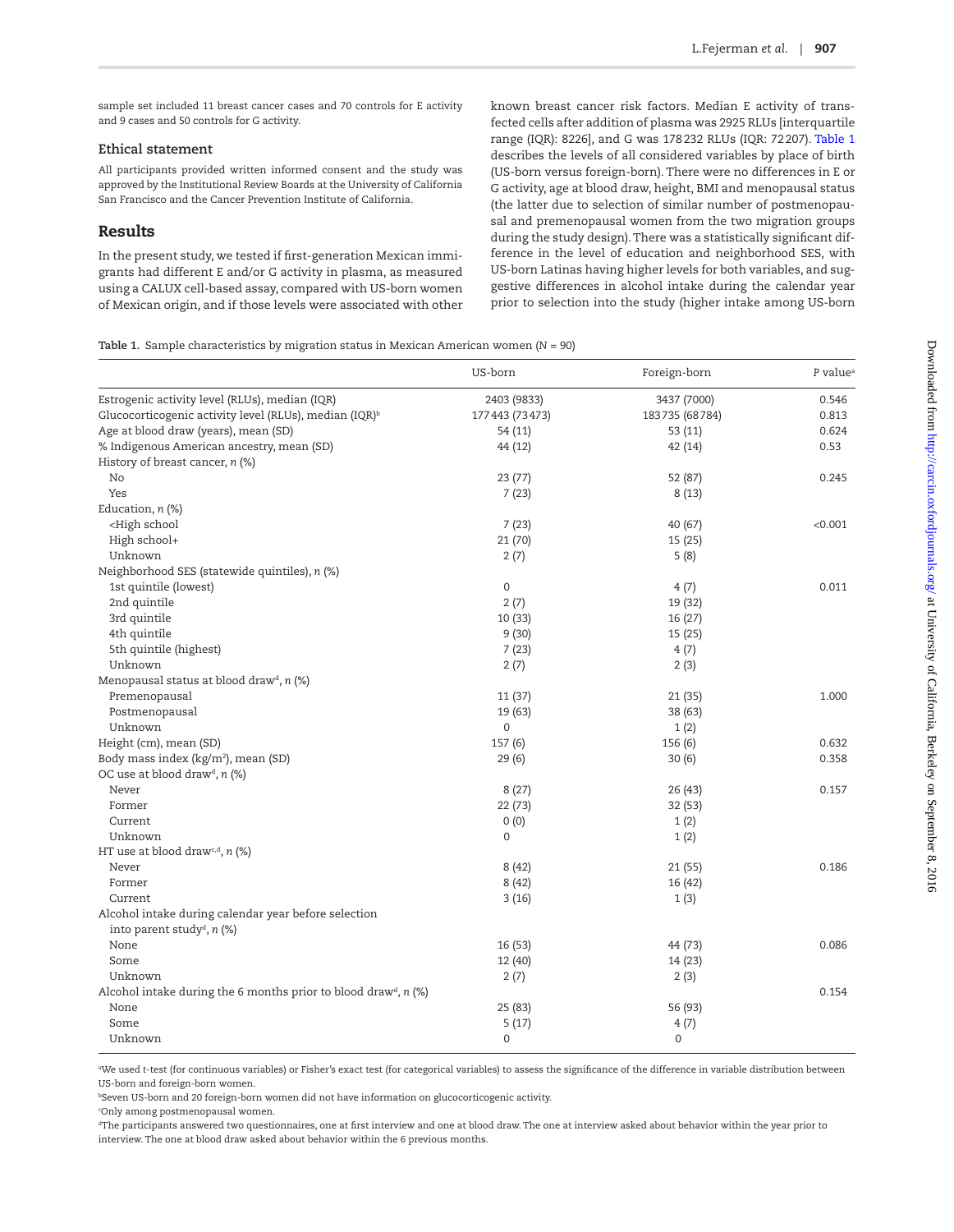women), and menopausal HT (higher use in US-born women). A higher proportion of breast cancer cases were US-born.

## **Estrogenic activity**

We tested the association between E activity of transfected cells after addition of plasma from 86 Mexican American women and multiple anthropometric, lifestyle and demographic factors using univariate and multivariable regression models. In univariable analyses, we found a strong positive association with age at blood draw, where for every 10 years increase in age, E activity decreased 50% (*P* = 1×10−12) ([Supplementary Figure S2\)](http://carcin.oxfordjournals.org/lookup/suppl/doi:10.1093/carcin/bgw074/-/DC1). Mean E activity level among postmenopausal women was 79% lower than that of premenopausal women ( $P < 1 \times 10^{-16}$ ) [\(Supplementary Figure S3](http://carcin.oxfordjournals.org/lookup/suppl/doi:10.1093/carcin/bgw074/-/DC1)). Variation in age at blood draw and menopausal status explained ~40% of the variation in E activity  $(adjusted R<sup>2</sup> = 0.43).$ 

We did not find an association between E activity level and nativity (US-born versus foreign-born) in univariate or multivariable models.

The multivariable model suggested a negative association between E activity and proportion of Indigenous American genetic ancestry, where for every 10% increase in ancestry there was a 19% decrease in E activity  $(P = 0.014)$  [\(Table 2\)](#page-4-0). In analyses stratified by menopausal status, we did not observe any significant heterogeneity for the described associations, though *P* values increased due to the reduced sample size ([Supplementary Table S1\)](http://carcin.oxfordjournals.org/lookup/suppl/doi:10.1093/carcin/bgw074/-/DC1). When we stratified the analyses by nativity (US-born,  $N = 28$  versus foreign-born,  $N = 57$ ), we observed an important change in the Indigenous American ancestry coefficient, with a strong association among the foreign-born Mexicans (23% change in E activity, *P* = 0.009), but no association among US-born individuals (5% change in E activity, *P* = 0.770) [\(Table 3](#page-4-1)). In the model that included foreignborn individuals, we observed a positive association between E activity and years of residence in the USA (For every 10 years of US residence, there was a 28% increase in E activity, *P* = 0.035) ([Table 3\)](#page-4-1).

#### **Glucocorticogenic activity**

Glucocorticogenic (G) activity was only obtained for 60 of the 86 women due to lack of plasma availability for 26 women. We found no association between G activity, age at blood draw, menopausal status or nativity [\(Table 4](#page-5-0)). There was an inverse association with breast cancer status, suggesting that women who had developed breast cancer after recruitment into the study had 21% lower G activity than those who did not (*P* = 0.054). We

<span id="page-4-0"></span>**Table 2.** Association between estrogenic activity, lifestyle and demographic factors in Mexican American women (*N* = 81)

|                                                                                                                                                                                                                                          | Univariate analysis               |                               |         | Multivariate analysis         |                               |         |
|------------------------------------------------------------------------------------------------------------------------------------------------------------------------------------------------------------------------------------------|-----------------------------------|-------------------------------|---------|-------------------------------|-------------------------------|---------|
|                                                                                                                                                                                                                                          | Coefficient (95% CI) <sup>a</sup> | % Change in RLUs <sup>b</sup> | P value | Coefficient (95% CI)          | % Change in RLUs <sup>b</sup> | P value |
| Nativity (ref. US-born)                                                                                                                                                                                                                  | $0.12 (-0.46, 0.71)$              | 13                            | 0.672   | $-0.07$ $(-0.57, 0.43)$       | $-7$                          | 0.781   |
| Age at blood draw (per 10 years)                                                                                                                                                                                                         | $-0.69$ ( $-0.89$ , $-0.50$ )     | $-50$                         | < 0.001 | $-0.40$ ( $-0.69$ , $-0.12$ ) | $-33$                         | 0.007   |
| Indigenous American ancestry<br>(per 10%)                                                                                                                                                                                                | $-0.16$ $(-0.37, 0.06)$           | $-15$                         | 0.156   | $-0.21$ ( $-0.37$ , $-0.04$ ) | $-19$                         | 0.014   |
| Breast cancer (ref. No)                                                                                                                                                                                                                  | $-0.57$ $(-1.30, 0.16)$           | $-43$                         | 0.122   | $0.13 (-0.50, 0.77)$          | 14                            | 0.68    |
| Education (ref. <high school)<="" td=""><td><math>-0.02</math> (<math>-0.60</math>, 0.55)</td><td><math>-2</math></td><td>0.934</td><td><math>-0.15</math> (<math>-0.63</math>, 0.33)</td><td><math>-14</math></td><td>0.543</td></high> | $-0.02$ ( $-0.60$ , 0.55)         | $-2$                          | 0.934   | $-0.15$ ( $-0.63$ , 0.33)     | $-14$                         | 0.543   |
| Postmenopausal<br>(ref. Premenopausal)                                                                                                                                                                                                   | $-1.55$ $(-2.00, -1.09)$          | $-79$                         | < 0.001 | $-1.17$ $(-1.79, -0.55)$      | $-69$                         | < 0.001 |
| Height (per 10 cm)                                                                                                                                                                                                                       | $0.21 (-0.23, 0.65)$              | 23                            | 0.349   | $-0.19$ $(-0.56, 0.18)$       | $-17$                         | 0.315   |
| BMI ( $\ln$ kg/m <sup>2</sup> )                                                                                                                                                                                                          | $-0.04$ $(-0.19, 0.11)$           | $-4$                          | 0.591   | $0.00 (-0.12, 0.11)$          | 0                             | 0.968   |
| Alcohol intake (ref. None) <sup>c</sup>                                                                                                                                                                                                  | $0.10 (-0.52, 0.71)$              | 11                            | 0.759   | $0.04 (-0.44, 0.51)$          | 4                             | 0.877   |

CI, confidence interval.

aThe coefficients and 95% CI are based on the ln-transformed RLUs.

bPercent change in RLUs (untransformed) per unit change in predictor was estimated using the formula [e<sup>β</sup> − 1] \* 100.

c Alcohol intake during calendar year before selection into parent study.

<span id="page-4-1"></span>

| <b>Table 3.</b> Association between estrogenic activity, lifestyle and demographic factors by place of birth (N = 81) |  |  |  |  |  |
|-----------------------------------------------------------------------------------------------------------------------|--|--|--|--|--|
|-----------------------------------------------------------------------------------------------------------------------|--|--|--|--|--|

|                                           | US-born women $(N = 28)$          |                               |         | Foreign-born women $(N = 53)$ |                               |         |
|-------------------------------------------|-----------------------------------|-------------------------------|---------|-------------------------------|-------------------------------|---------|
|                                           | Coefficient (95% CI) <sup>a</sup> | % Change in RLUs <sup>b</sup> | P value | Coefficient (95% CI)          | % Change in RLUs <sup>b</sup> | P value |
| Age at blood draw (per 10 years)          | $-0.59$ ( $-1.19$ , 0.03)         | $-45$                         | 0.06    | $-0.77$ ( $-1.25$ , $-0.28$ ) | $-54$                         | 0.003   |
| Indigenous American ancestry<br>(per 10%) | $0.05 (-0.33, 0.44)$              | 5                             | 0.77    | $-0.26$ ( $-0.46$ , $-0.07$ ) | $-23$                         | 0.009   |
| Breast cancer (ref. No)                   | $0.62$ ( $-0.58$ , 1.83)          | 86                            | 0.291   | $-0.19$ ( $-1.05$ , 0.67)     | $-17$                         | 0.659   |
| Education (ref. $\leq$ High school)       | $-0.58$ $(-1.54, 0.41)$           | $-44$                         | 0.238   | $-0.07$ $(-0.69, 0.55)$       | $-7$                          | 0.824   |
| Years in the USA (per 10 years)           |                                   |                               |         | 0.25(0.02, 0.49)              | 28                            | 0.035   |
| Postmenopausal<br>(ref. Premenopausal)    | $-1.27$ $(-2.51, 0.02)$           | $-72$                         | 0.047   | $-0.75$ $(-1.54, 0.03)$       | $-53$                         | 0.06    |
| Height (per 10cm)                         | $-0.14(-1.01, 0.73)$              | $-13$                         | 0.735   | $-0.25$ ( $-0.69$ , $0.19$ )  | $-22$                         | 0.254   |
| BMI ( $\ln$ kg/m <sup>2</sup> )           | $-0.00$ ( $-0.22$ , 0.22)         | 0                             | 0.98    | $-0.08$ $(-0.24, 0.09)$       | $-8$                          | 0.359   |
| Alcohol intake (ref. None) <sup>c</sup>   | $0.29(-0.60, 1.19)$               | 34                            | 0.504   | $-0.30$ $(-0.95, 0.34)$       | $-26$                         | 0.346   |

aThe coefficients and 95% CI are based on the ln-transformed RLUs.

bPercent change in RLUs (untransformed) per unit change in predictor was estimated using the formula [e<sup>β</sup> − 1] \* 100.

c Alcohol intake during calendar year before selection into parent study.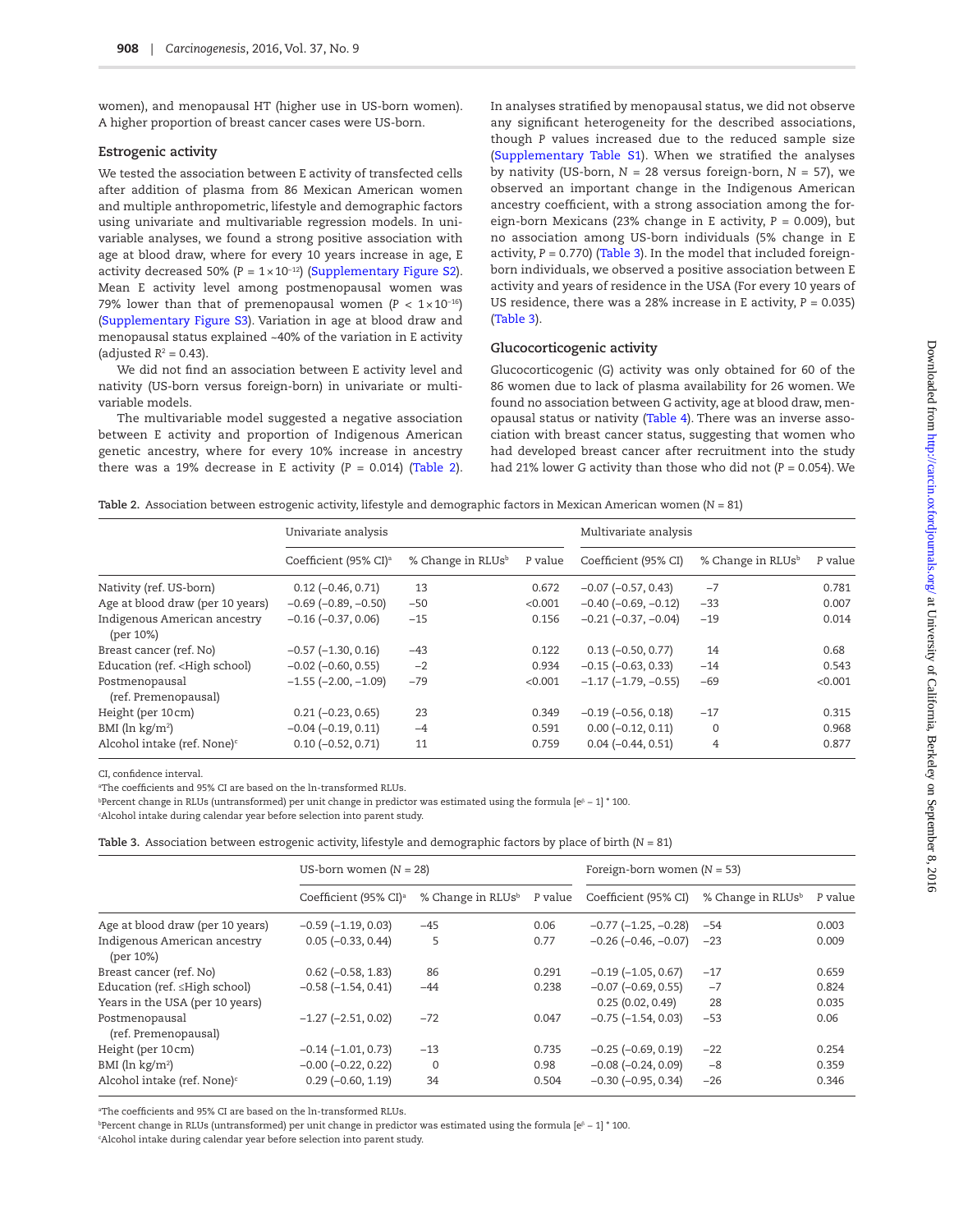<span id="page-5-0"></span>

| Table 4. Association between glucocorticogenic activity, lifestyle and demographic factors ( $N = 59$ ) |  |  |  |  |  |
|---------------------------------------------------------------------------------------------------------|--|--|--|--|--|
|---------------------------------------------------------------------------------------------------------|--|--|--|--|--|

|                                           | Univariate analysis               |                               |         | Multivariate analysis       |                  |         |
|-------------------------------------------|-----------------------------------|-------------------------------|---------|-----------------------------|------------------|---------|
|                                           | Coefficient (95% CI) <sup>a</sup> | % Change in RLUs <sup>b</sup> | P value | Coefficient (95% CI)        | % Change in RLUs | P value |
| Nativity (ref. US-born)                   | $-0.4$ $(-0.20, 0.12)$            | $-33$                         | 0.628   | $-0.05$ $(-0.22, 0.13)$     | $-5$             | 0.589   |
| Age at blood draw (per 10 years)          | $0.04 (-0.03, 0.11)$              | 4                             | 0.238   | $0.03$ ( $-0.06$ , $0.13$ ) | 3                | 0.468   |
| Indigenous American ancestry<br>(per 10%) | $-0.03$ $(-0.09, 0.03)$           | $-3$                          | 0.305   | $-0.03$ $(-0.09, 0.03)$     | $-3$             | 0.338   |
| Breast cancer (ref. No)                   | $-0.09$ $(-0.29, 0.11)$           | $-9$                          | 0.359   | $-0.23$ $(-0.45, 0.00)$     | $-21$            | 0.054   |
| Neighborhood SES<br>(continuous score)    | $-0.07$ $(-0.17, 0.04)$           | $-7$                          | 0.217   | $-0.09$ $(-0.20, 0.02)$     | $-9$             | 0.106   |
| Postmenopausal (ref.<br>Premenopausal)    | $0.15 (-0.01, 0.31)$              | 16                            | 0.073   | $0.16$ (-0.06, 0.37)        | 17               | 0.157   |
| Height (per 10cm)                         | $0.11 (-0.04, 0.26)$              | 12                            | 0.149   | 0.16(0.01, 0.32)            | 17               | 0.037   |
| BMI ( $\ln$ kg/m <sup>2</sup> )           | $-0.01$ $(-0.05, 0.03)$           | $-1$                          | 0.604   | $0.01 (-0.04, 0.05)$        | 1                | 0.781   |
| Alcohol intake (ref. None) <sup>c</sup>   | $0.16$ ( $-0.00$ , $0.33$ )       | 17                            | 0.057   | 0.22(0.05, 0.40)            | 25               | 0.015   |

aThe coefficients and 95% CI are based on the ln-transformed RLUs.

bPercent change in RLUs (untransformed) per unit change in predictor was estimated using the formula [e<sup>β</sup> − 1] \* 100.

c Alcohol intake during calendar year before selection into parent study.

also observed a positive association with alcohol intake during the year prior to the first interview (compared with nondrinkers, women who reported drinking at least some alcohol had a 25% higher G activity, *P* = 0.015) and a positive association with height (per every 10cm there was a 17% increase in G activity, *P* = 0.037) [\(Table IV](#page-5-0)). Stratified analyses did not suggest heterogeneity by menopausal status ([Supplementary](http://carcin.oxfordjournals.org/lookup/suppl/doi:10.1093/carcin/bgw074/-/DC1) [Table S2](http://carcin.oxfordjournals.org/lookup/suppl/doi:10.1093/carcin/bgw074/-/DC1)) or nativity ([Supplementary Table S3\)](http://carcin.oxfordjournals.org/lookup/suppl/doi:10.1093/carcin/bgw074/-/DC1) regarding these two variables. The association between G activity and alcohol intake was not observed when alcohol intake at blood draw instead of interview was included in the model ([Supplementary](http://carcin.oxfordjournals.org/lookup/suppl/doi:10.1093/carcin/bgw074/-/DC1) [Table S4\)](http://carcin.oxfordjournals.org/lookup/suppl/doi:10.1093/carcin/bgw074/-/DC1). However, we found a statistically significant association between discordant status for the two alcohol variables and G activity [\(Supplementary Table S5\)](http://carcin.oxfordjournals.org/lookup/suppl/doi:10.1093/carcin/bgw074/-/DC1).

# Discussion

We presented the results of a semi-targeted analysis of E and G activity in plasma in Mexican American women from the San Francisco Bay Area. Our results suggest that E activity in plasma is associated with Indigenous American ancestry and length of US residence among foreign-born Mexican American women. We also observed an association between G activity and alcohol intake. Indigenous American ancestry has consistently been associated with breast cancer risk, with lower risk among women with high Indigenous American ancestry [\(50,](#page-7-23)[51\)](#page-7-24). A genome-wide association study in Latinas reported the existence of a single nucleotide polymorphism, only present in Indigenous American populations, and associated with protection against breast cancer ([52](#page-7-25)). In addition to this protective variant, non-genetic factors are likely to contribute to the decreased breast cancer risk in highly Indigenous American women, given that genetic ancestry is correlated with sociodemographic, reproductive and lifestyle factors such as education, neighborhood SES, use of HT and alcohol intake ([53\)](#page-7-26).

Our results suggest that lower levels of E activity among women with high Indigenous American ancestry could partly contribute to the inverse association between Indigenous American ancestry and breast cancer risk. It is unclear from our results if the lower E activity is due to lower levels of endogenous estrogens or lower levels of endocrine disruptors, and further studies will need to be conducted to clarify these results. Targeted studies looking at the association between

endogenous estrogens and breast cancer risk have already shown a positive relationship ([25](#page-7-2)[,26\)](#page-7-3), and a previous study of E activity in Asian women strongly suggested increased activity among women who developed breast cancer, beyond the effect of endogenous estrogen levels [\(19\)](#page-6-14). Analyses did not include variables such as age at menarche, number of live births and breastfeeding, which are important breast cancer risk factors related to variation in estrogen levels. We focused on factors that were likely to be acting on hormone levels near the time of sample extraction. Given the average age of women in the study, remote events such as age at menarche or breastfeeding were not thought as likely to be reflected in estrogen levels. In order to confirm our assumption, we ran a model that included these variables, which did not show any meaningful change in estimates compared with those in the model without those variables (data not shown). There were only four women in the study who reported using HT at the time of blood draw. In the model for postmenopausal women, it was clear that the difference in activity was between current users versus former or never users. To make sure that the current use of HT was not affecting the association between years of residence in the USA and E activity, we tested a model that included only the postmenopausal foreign-born women and information on hormone replacement therapy use, which confirmed that the association with years of residence in the USA was independent of HT (*P* value for years in the USA was slightly lower when including  $HT, P = 0.026$ ).

The analysis of G activity, even though limited by a small sample size, also provided interesting results that warrant replication. Despite there being only nine breast cancer cases in the sample, we observed a negative association with G activity (the average G activity was lower among the women who developed breast cancer compared with those who did not). This is consistent with the observation that GR stimulation decreases the risk of relapse in breast tumors that are ER positive [\(54](#page-7-27)) due to cross talk between ER and GR [\(54](#page-7-27)[,55\)](#page-7-28). We also observed an association between G activity and alcohol intake as reported during the first interview (which for some of the individuals was 4 years before the time of blood draw). Due to low levels of alcohol intake among Mexican American women, we decided to compare individuals who responded that they do not drink at all to those who responded that they drink some alcohol. Women who reported drinking at least some alcohol had higher G activity than those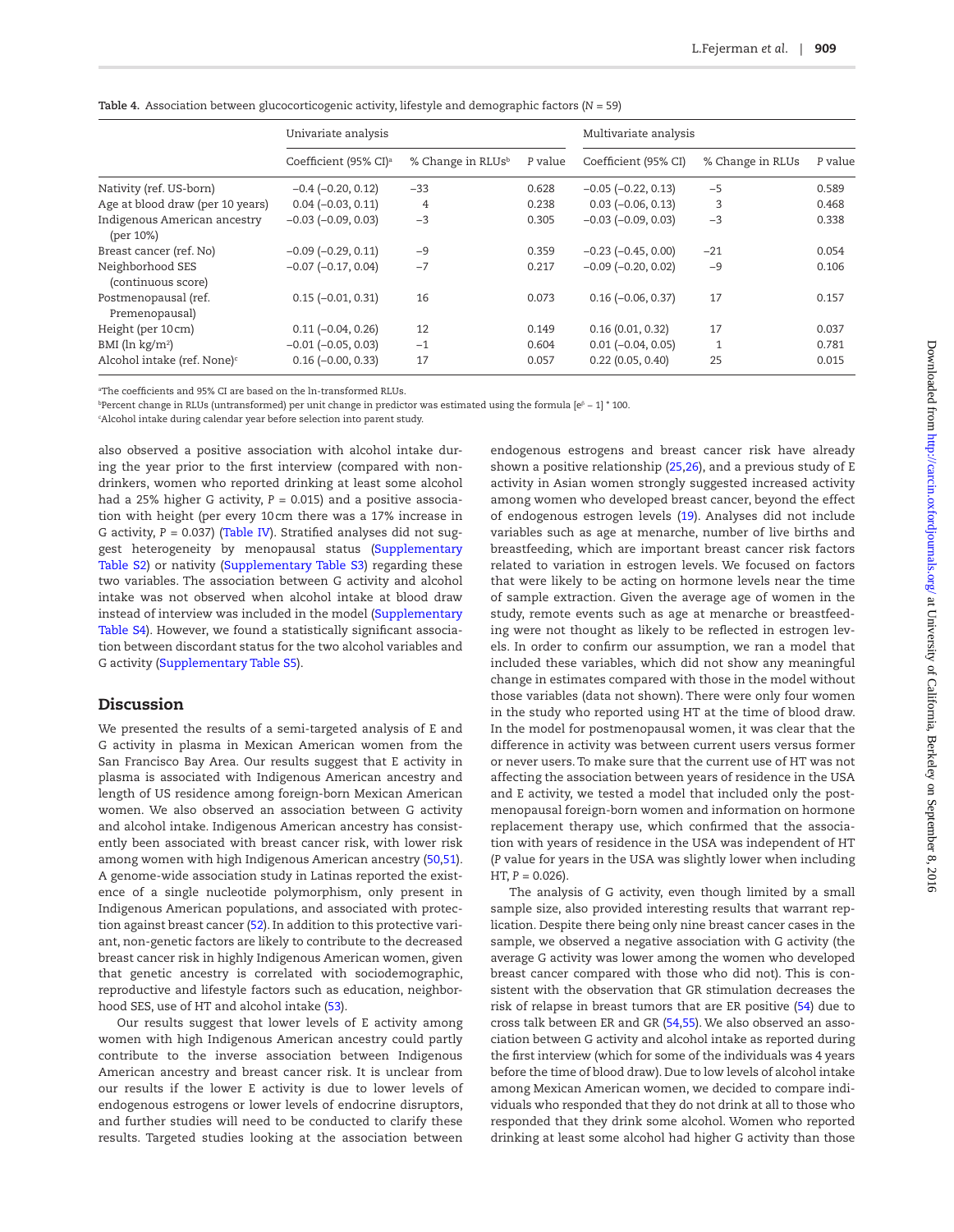who responded that they never drank. Stress-induced glucocorticoid secretion triggers changes in gene expression through activation of the GR, which might alleviate immediate negative feelings associated with stress but lead to behavioral pathologies such as addiction, anxiety and depression [\(56\)](#page-7-29). Studies have shown that inactivation of GR decreases motivation to take alcohol or other drugs ([57](#page-7-30)[,58](#page-7-31)). Our finding that G activity is higher among drinkers is consistent with these results and suggests the possibility that stress-induced activation of the GR might lead to increased levels of alcohol intake among some women in this overall low alcohol consumption group.

The study had some limitations. One limitation was that the data analyzed only included 11 women who had developed breast cancer. Ideally, we would have analyzed a larger number of cases to test if the associations observed between E or G activity and breast cancer risk factors mediated the association between those factors and breast cancer risk. Due to the small number of cases, we focused our analysis on the relationship between E and G activity and other factors that have been associated with breast cancer risk and were likely to be correlated with this activity. Another limitation was the relatively small overall sample size. However, we were able to discover some interesting associations that warrant replication and further investigation in future studies including a larger number of Latina women as well as women from other race/ethnicities. In addition, we lacked measures of endogenous estrogen, which would have allowed us to estimate what proportion of the variability in E activity might be due to differences in the level of estrogen-like compounds of exogenous origin versus differences in endogenous levels of estrogen. Finally, endogenous hormone levels as well as exposure to other receptor antagonists and agonists vary on a daily basis and therefore a measure of E and G activity obtained from a single plasma sample might not represent the average level of exposure for the individual. However, we believe that, at the population level, observed associations are informative and should be further explored, while absence of association cannot be taken as conclusive given that it is possible that for certain exposures the time at which the biospecimen was collected could be crucial.

In summary, we have investigated the levels of plasma estrogenic and glucocorticogenic activity in Mexican American women born in and outside the USA and tested their association with lifestyle, demographic and anthropometric breast cancer risk factors. Despite the null association with the main predictor (nativity), the cell-based measure of E and G activity reflected the expected differences by age at blood draw and menopausal status and also suggested previously unknown associations with genetic ancestry, years of US residence and alcohol intake. Future research will use cutting edge mass spectrometry-based technology to further identify the specific chemicals, and their precursors, that contribute to the observed associations and possibly to breast cancer risk. If modifiable, these agents could be targets of prevention programs, which would eventually reduce breast cancer incidence.

## Supplementary material

Supplementary Tables 1–5 and Figures 1–3 can be found at <http://carcin.oxfordjournals.org/>

# Funding

California Breast Cancer Research Program (Idea Award 19IB-0147 to L.F); The San Francisco Bay Area Breast Cancer Study was supported by the National Cancer Institute (CA63446 and CA77305 to E.M.J.); U.S. Department of Defense (DAMD17-96-1-6071 to E.M.J.); California Breast Cancer Research Program (7PB-0068 to E.M.J.); National Cancer Institute (CA 160607 to L.F. and R01CA140058 to S.L.G.); Graduate Division at the University of California, Berkeley (Chancellor's Fellowship for Graduate Study to S.S.S.; Royal Thai Government scholarship for doctoral study (to P.T.).

# Acknowledgements

We thank our partner advocate organization, Latinas contra Cancer, for their input on the study. We also thank the study participants.

*Conflict of Interest Statement:* None declared.

# References

- <span id="page-6-0"></span>1. Jemal, A. et al. (2010) Cancer statistics, 2010. CA. Cancer J. Clin., 60, 277– 300.
- <span id="page-6-1"></span>2. John, E.M. et al. (2005) Migration history, acculturation, and breast cancer risk in Hispanic women. Cancer Epidemiol. Biomarkers Prev., 14, 2905–2913.
- <span id="page-6-2"></span>3. Keegan, T.H. et al. (2010) Breast cancer incidence patterns among California Hispanic women: differences by nativity and residence in an enclave. Cancer Epidemiol. Biomarkers Prev., 19, 1208–1218.
- <span id="page-6-3"></span>4. Chacko, P. et al. (2005) Role of xenobiotic metabolizing gene polymorphisms in breast cancer susceptibility and treatment outcome. Mutat. Res., 581, 153–163.
- <span id="page-6-4"></span>5. Mucci, L.A. et al. (2001) The role of gene-environment interaction in the aetiology of human cancer: examples from cancers of the large bowel, lung and breast. J. Intern. Med., 249, 477–493.
- <span id="page-6-5"></span>6. Swedenborg, E. et al. (2009) Endocrine disruptive chemicals: mechanisms of action and involvement in metabolic disorders. J. Mol. Endocrinol., 43, 1–10.
- <span id="page-6-6"></span>7. Peña, D. et al. (2012) Alterations in c-Src/HER1 and estrogen receptor  $\alpha$ signaling pathways in mammary gland and tumors of hexachlorobenzene-treated rats. Toxicology, 293, 68–77.
- <span id="page-6-7"></span>8. Jenkins, S. et al. (2007) Prenatal TCDD exposure predisposes for mammary cancer in rats. Reprod. Toxicol., 23, 391–396.
- <span id="page-6-8"></span>9. Brophy, J.T. et al. (2012) Breast cancer risk in relation to occupations with exposure to carcinogens and endocrine disruptors: a Canadian case-control study. Environ. Health, 11, 87.
- <span id="page-6-9"></span>10. DeMatteo, R. et al. (2012) Chemical exposures of women workers in the plastics industry with particular reference to breast cancer and reproductive hazards. New Solut., 22, 427–448.
- <span id="page-6-10"></span>11. Tilghman, S.L. et al. (2012) Endocrine disruptor regulation of microRNA expression in breast carcinoma cells. PLoS One, 7, e32754.
- <span id="page-6-11"></span>12. Cavalieri, E. et al. (2000) Estrogens as endogenous genotoxic agents— DNA adducts and mutations. J. Natl Cancer Inst. Monogr., 27, 75–93.
- <span id="page-6-12"></span>13. Legler, J. et al. (2002) Detection of estrogenic activity in sediment-associated compounds using *in vitro* reporter gene assays. Sci. Total Environ., 293, 69–83.
- <span id="page-6-15"></span>14. Vandermarken, T. et al. (2016) Characterisation and implementation of the ERE-CALUX bioassay on indoor dust samples of kindergartens to assess estrogenic potencies. J. Steroid Biochem. Mol. Biol., 155(Pt B):182–189.
- <span id="page-6-16"></span>15. Kolkman, A. et al. (2013) Sample preparation for combined chemical analysis and *in vitro* bioassay application in water quality assessment. Environ. Toxicol. Pharmacol., 36, 1291–1303.
- <span id="page-6-17"></span>16. Leusch, F.D. et al. (2010) Comparison of five *in vitro* bioassays to measure estrogenic activity in environmental waters. Environ. Sci. Technol., 44, 3853–3860.
- <span id="page-6-13"></span>17. Fourkala, E.O. et al. (2012) Association of serum sex steroid receptor bioactivity and sex steroid hormones with breast cancer risk in postmenopausal women. Endocr. Relat. Cancer, 19, 137–147.
- 18. Widschwendter, M. et al. (2009) Serum oestrogen receptor alpha and beta bioactivity are independently associated with breast cancer: a proof of principle study. Br. J. Cancer, 101, 160–165.
- <span id="page-6-14"></span>19. Lim, V.W. et al. (2014) Serum estrogen receptor bioactivity and breast cancer risk among postmenopausal women. Endocr. Relat. Cancer, 21, 263–273.